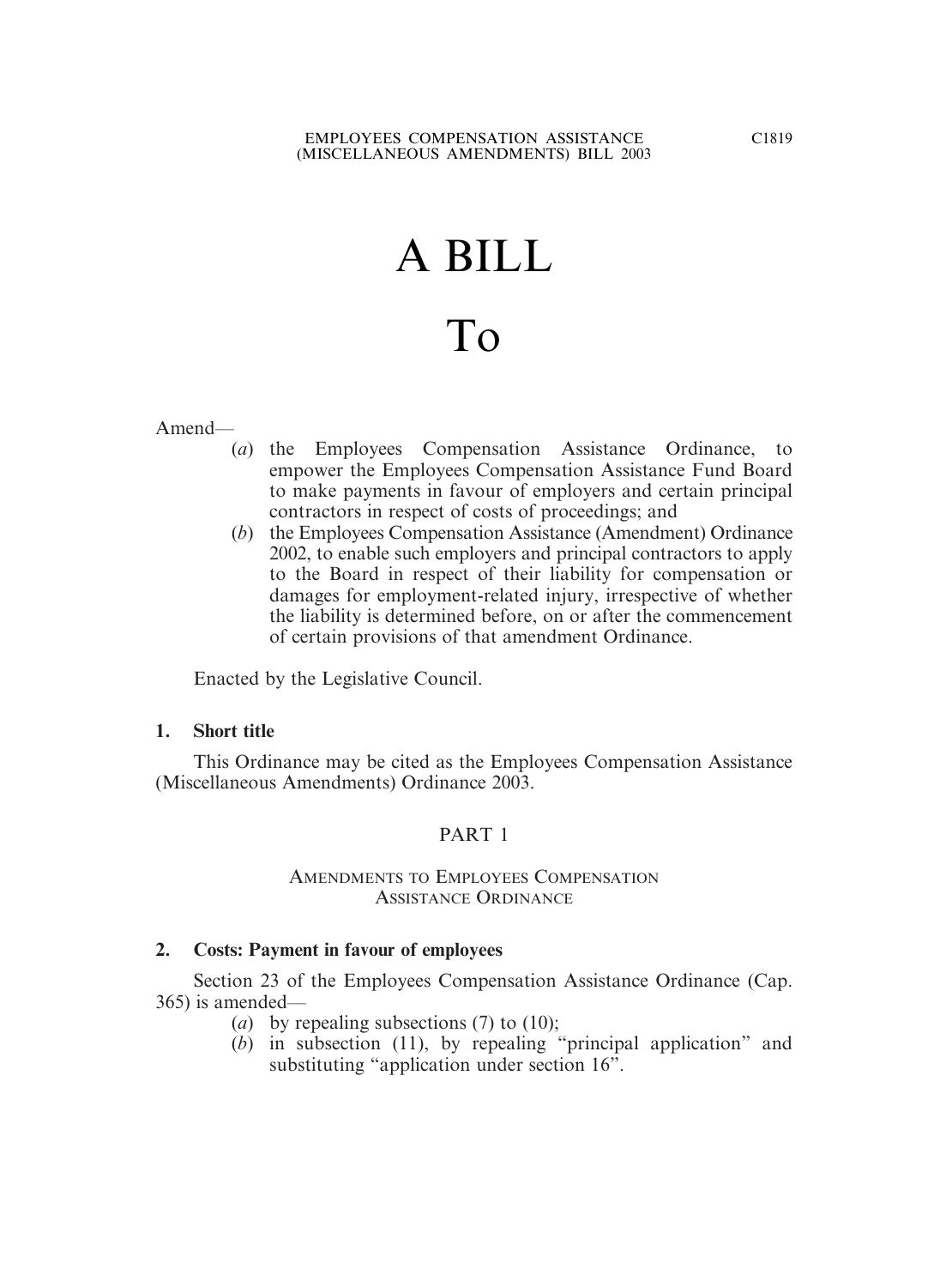# **3. Sections added**

The following are added—

# "**23A. Costs: Payment in favour of employers**

(1) In this section—

"application" (申請) means an application under section 17 or 18;

"relevant court" (相關法庭) means, in relation to costs incurred or payable in respect of relevant proceedings, the court before which those proceedings took place;

"relevant policy of insurance" (相關保險單) means, in relation to an application, the policy of insurance to which the application relates;

"relevant proceedings" (相關訴訟) means, in relation to an application, the proceedings of which the subject is, or has been, the compensation or damages to which the application relates.

(2) Subject to subsection (3), if the Board has determined an application in favour of the applicant, the Board may make a payment from the Fund for the purpose of paying on behalf of the applicant, or indemnifying the applicant for having incurred or paid, any or all of the following costs—

- (*a*) costs incurred by the applicant in making the application;
- (*b*) costs incurred by the applicant in defending the relevant proceedings;
- (*c*) costs ordered by the relevant court to be payable by the applicant in respect of the relevant proceedings to the person who is entitled to receive the compensation or damages concerned (whether the amount of the costs payable is subsequently agreed or ascertained by taxation).

(3) The Board may only make a payment in respect of the costs mentioned in subsection  $(2)(b)$  or  $(c)$  if the relevant policy of insurance indemnifies the applicant in respect of the applicant's liability for the costs concerned.

(4) The amount that may be paid in respect of the costs mentioned in subsection (2)(*a*) shall not exceed—

- (*a*) if those costs have been taxed on the common fund basis, the amount so allowed; or
- (*b*) in any other case, such amount as in the opinion of the Board would be allowed on taxation of those costs by the District Court on that basis.

(5) Subject to subsection (7), the amount that may be paid in respect of the costs mentioned in subsection (2)(*b*) shall not exceed—

(*a*) if those costs have been taxed on the common fund basis, the amount so allowed; or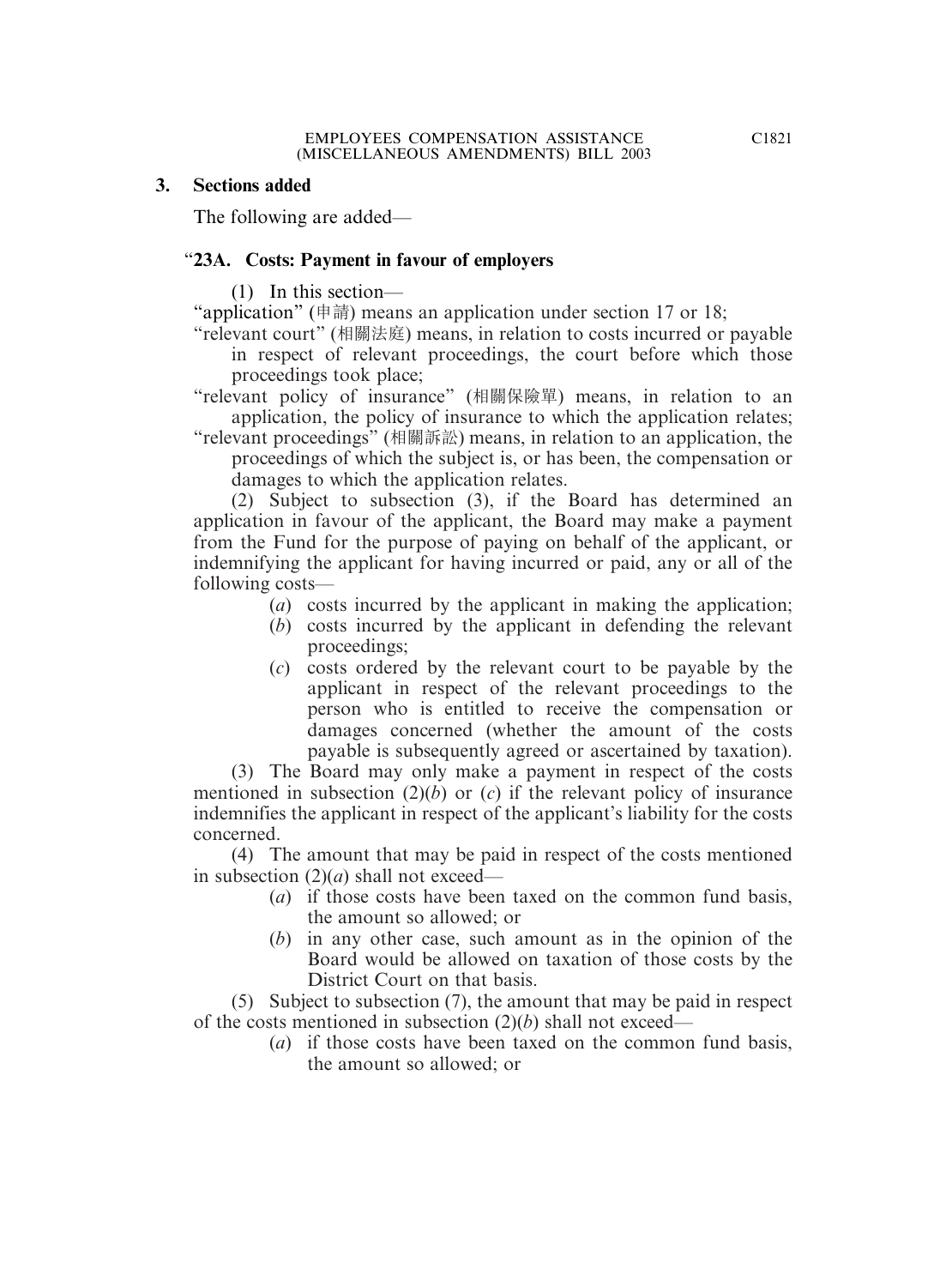(*b*) in any other case, such amount as in the opinion of the Board would be allowed on taxation of those costs by the relevant court on that basis.

(6) Subject to subsection (7), the amount that may be paid in respect of the costs mentioned in subsection (2)(*c*) shall not exceed—

- (*a*) if those costs have been taxed on the party and party basis, the amount so allowed; or
- (*b*) in any other case, such amount as in the opinion of the Board would be allowed on taxation of those costs by the relevant court on that basis.

(7) The amount that may be paid in respect of the costs mentioned in subsection (2)(*b*) and (*c*) shall not exceed the amount that the applicant is entitled to receive under the relevant policy of insurance in respect of those costs.

# **23B. Provisions ancillary to section 23A**

(1) In determining under section 23A whether to make a payment in favour of the applicant of an application under section 17 or 18, and if so, the amount to be paid, the Board shall have regard to—

- (*a*) whether and at what time the applicant notified the Board of the likelihood that the applicant would make a claim with the Board (be it for compensation, damages or costs);
- (*b*) whether any part of the costs concerned was, in the opinion of the Board, unnecessary or wasteful; and
- (*c*) if the determination relates to the costs mentioned in section  $23A(2)(b)$  or  $(c)$ —
	- (i) whether the liability to pay the costs concerned is attributed to compliance by the applicant with instructions from an insurer; and
	- (ii) whether the Board has intervened in the proceedings concerned, or defended the same as an interested party.

(2) In no case is the Board liable under section 23A for the costs of an insolvent insurer, whether incurred before, on or after the insolvency.

(3) An amount determined under section 23A becomes payable when the amount determined in respect of the application under section 17 or 18 becomes payable.

- (4) The Board may make a payment in respect of—
	- (*a*) any of the costs mentioned in section 23A(2) even if the application under section 17 or 18 was determined by the Board before the commencement of the Employees Compensation Assistance (Miscellaneous Amendments) Ordinance 2003 ( of 2003):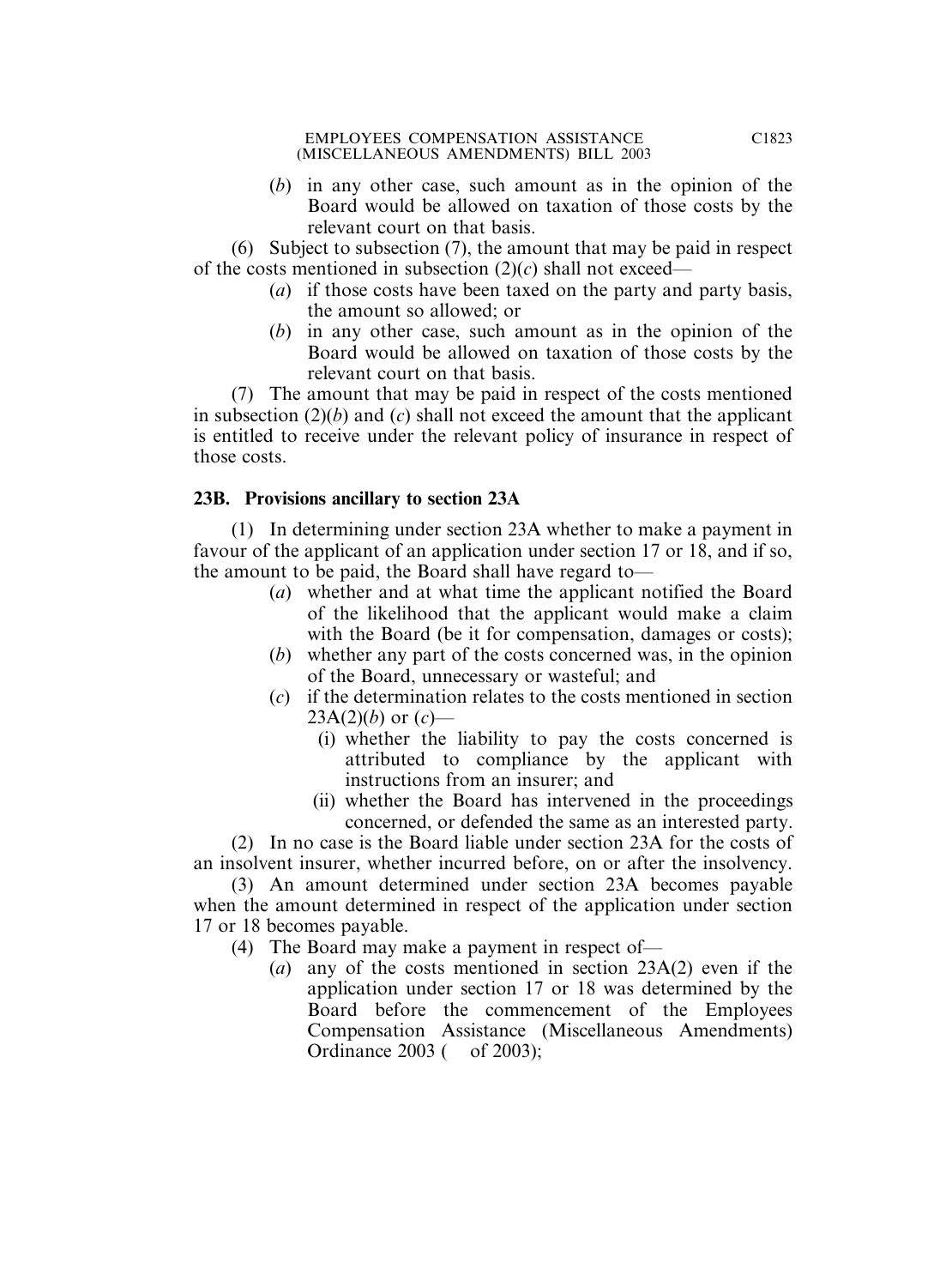- (*b*) the costs mentioned in section 23A(2)(*a*) or (*b*) even if the costs concerned were incurred before that commencement; or
- (*c*) the costs mentioned in section  $23A(2)(c)$  even if those costs were ordered before that commencement by a court to be payable.".

# PART 2

#### AMENDMENTS TO EMPLOYEES COMPENSATION ASSISTANCE (AMENDMENT) ORDINANCE 2002

# **4. Section added**

Section 30 of the Employees Compensation Assistance (Amendment) Ordinance 2002 (16 of 2002) is amended, in the new section 46A—

- (*a*) in subsection (2), by repealing "and 23(7) to (11) inclusive" and substituting ", 23A and 23B";
- (*b*) by repealing subsection (8) and substituting—

"(8) Despite the commencement of subsection (2), an employer, or a principal contractor who has taken out a policy of insurance in accordance with section 40(1B) of the Employees' Compensation Ordinance (Cap. 282), may apply under the repealed section 17 or repealed section 18 as if the section had not been repealed, if the application relates to an insurer in respect of whom a notice has been published, before that commencement, under section 20.

(8A) Despite the commencement of subsection (2), this Ordinance as in force immediately before that commencement shall continue to have force in relation to—

- (*a*) an application that is made before that commencement under section 17 or 18 (whether the application has been determined by the Board before that commencement); and
- (*b*) an application that is made under the repealed section 17 or repealed section 18 by virtue of subsection (8).".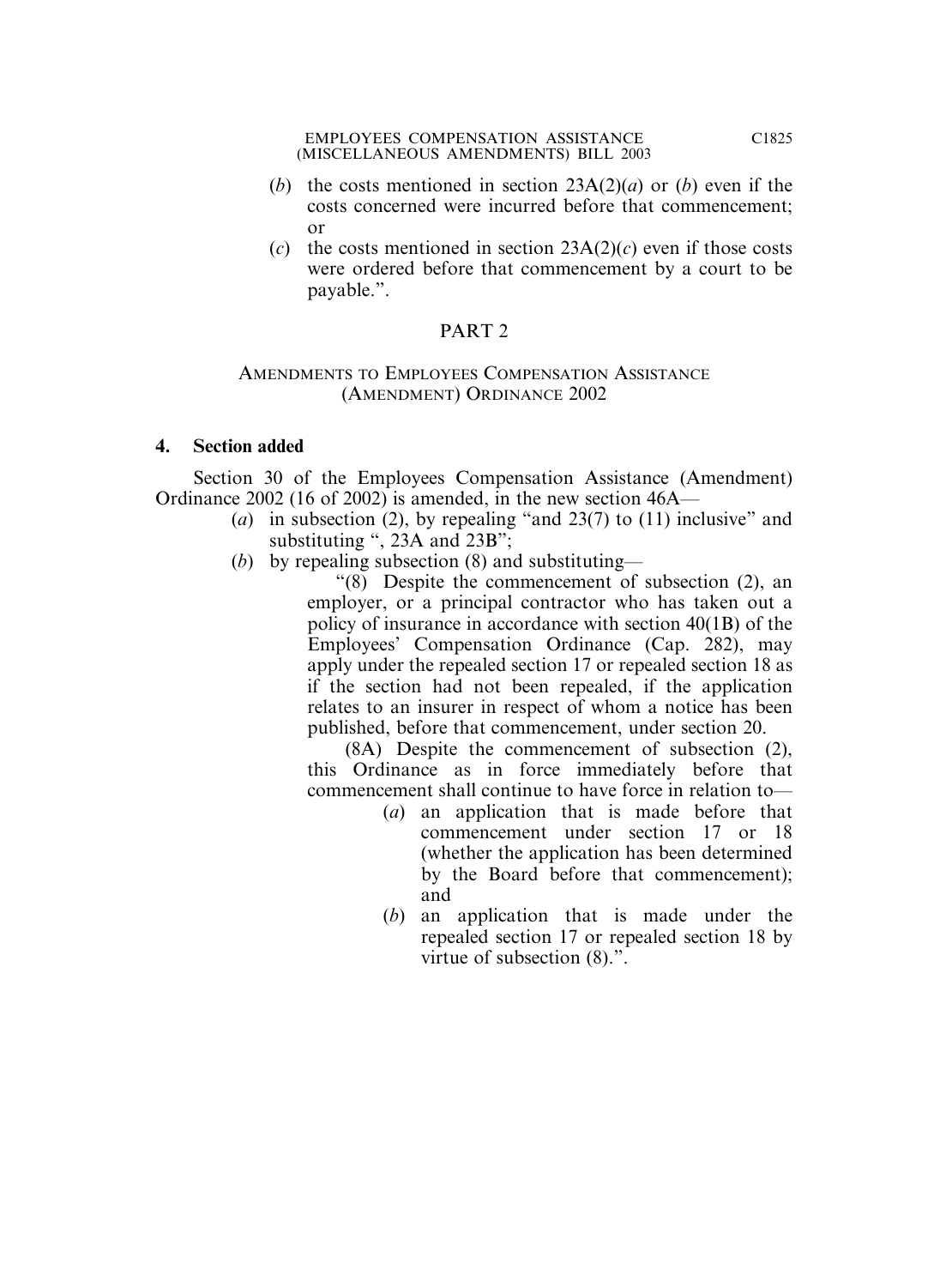#### **Explanatory Memorandum**

This Bill amends the Employees Compensation Assistance Ordinance (Cap. 365) ("principal Ordinance") and the Employees Compensation Assistance (Amendment) Ordinance 2002 (16 of 2002) ("amendment Ordinance").

2. Both the principal Ordinance and the amendment Ordinance contain provisions relating to employers and principal contractors who have taken out policies of insurance covering the liability in respect of compensation or damages for employment-related injury. The proposed amendments relate to a situation where an insurer who, after issuing such a policy of insurance, has become insolvent.

3. The main provisions of the Bill are explained below—

# PART 1

- (*a*) Part 1 amends the principal Ordinance. Under section 17 or 18 of the principal Ordinance, an employer or principal contractor in such a situation may apply to the Employees Compensation Assistance Fund Board ("Board") for payment from the Employees Compensation Assistance Fund ("Fund") for assistance in paying compensation or damages. Under section 23 of the principal Ordinance, if the Board determines the application in favour of the applicant, the Board may also make a payment from the Fund in respect of the costs that are incurred by the applicant in making the application.
- (*b*) The purpose of clause 3 is to empower the Board to make payments in favour of the applicant in respect of costs of proceedings. If the compensation or damages are or have been the subject of proceedings, it is proposed that the Board may also make payments in respect of—
	- (i) the costs incurred by the applicant in defending those proceedings; and
	- (ii) the costs ordered by a court to be payable by the applicant in respect of those proceedings to the person who is entitled to receive the compensation or damages.

# PART 2

(*c*) Part 2 relates to two of the new subsections that are to be added by the amendment Ordinance to section 46A of the principal Ordinance (i.e. section 46A(2) and (8)). Those subsections have not yet commenced operation.